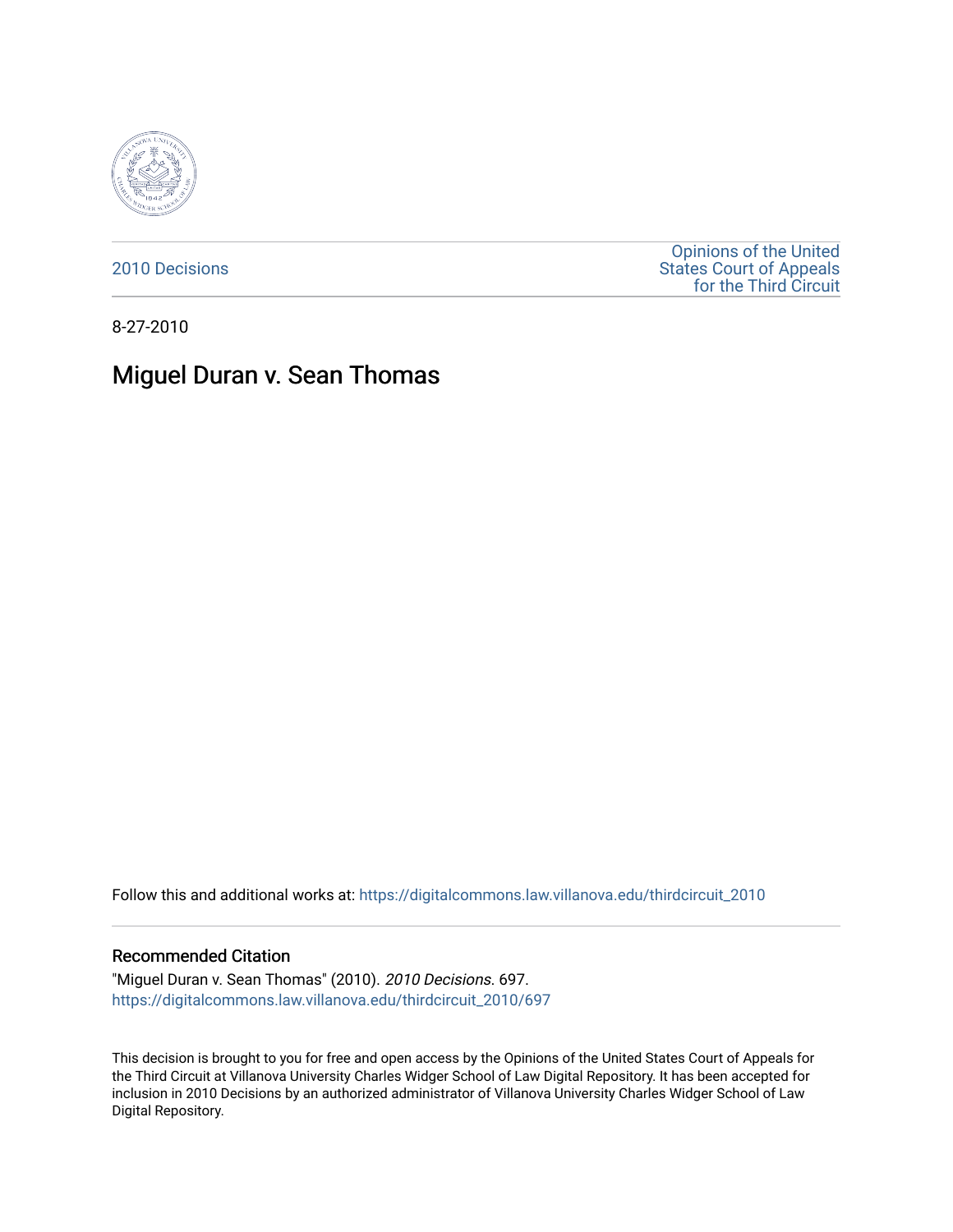## **BLD-260 NOT PRECEDENTIAL**

## UNITED STATES COURT OF APPEALS FOR THE THIRD CIRCUIT

 $\overline{a}$ 

 $\overline{a}$ 

No. 10-2029

MIGUEL DURAN,

Appellant,

v.

WARDEN SEAN THOMAS \_\_\_\_\_\_\_\_\_\_\_\_\_\_\_\_\_\_\_\_\_\_\_\_\_\_\_\_\_\_\_\_\_\_

On Appeal from the United States District Court for the District of New Jersey (D.C. Civ. No. 10-cv-000294) District Judge: Honorable Renée Marie Bumb

\_\_\_\_\_\_\_\_\_\_\_\_\_\_\_\_\_\_\_\_\_\_\_\_\_\_\_\_\_\_\_\_\_\_\_\_

Submitted for Possible Summary Action Pursuant to Third Circuit LAR 27.4 and I.O.P. 10.6 August 5, 2010

Before: RENDELL, CHAGARES and VANASKIE, Circuit Judges

Opinion filed: August 27, 2010

 $\overline{a}$ 

OPINION

PER CURIAM

Appellant Miguel Duran, who was incarcerated pretrial at the Atlantic County

(New Jersey) Justice Facility, filed a petition for writ of habeas corpus, challenging his

detention by the Atlantic City Municipal Court on a controlled substances violation.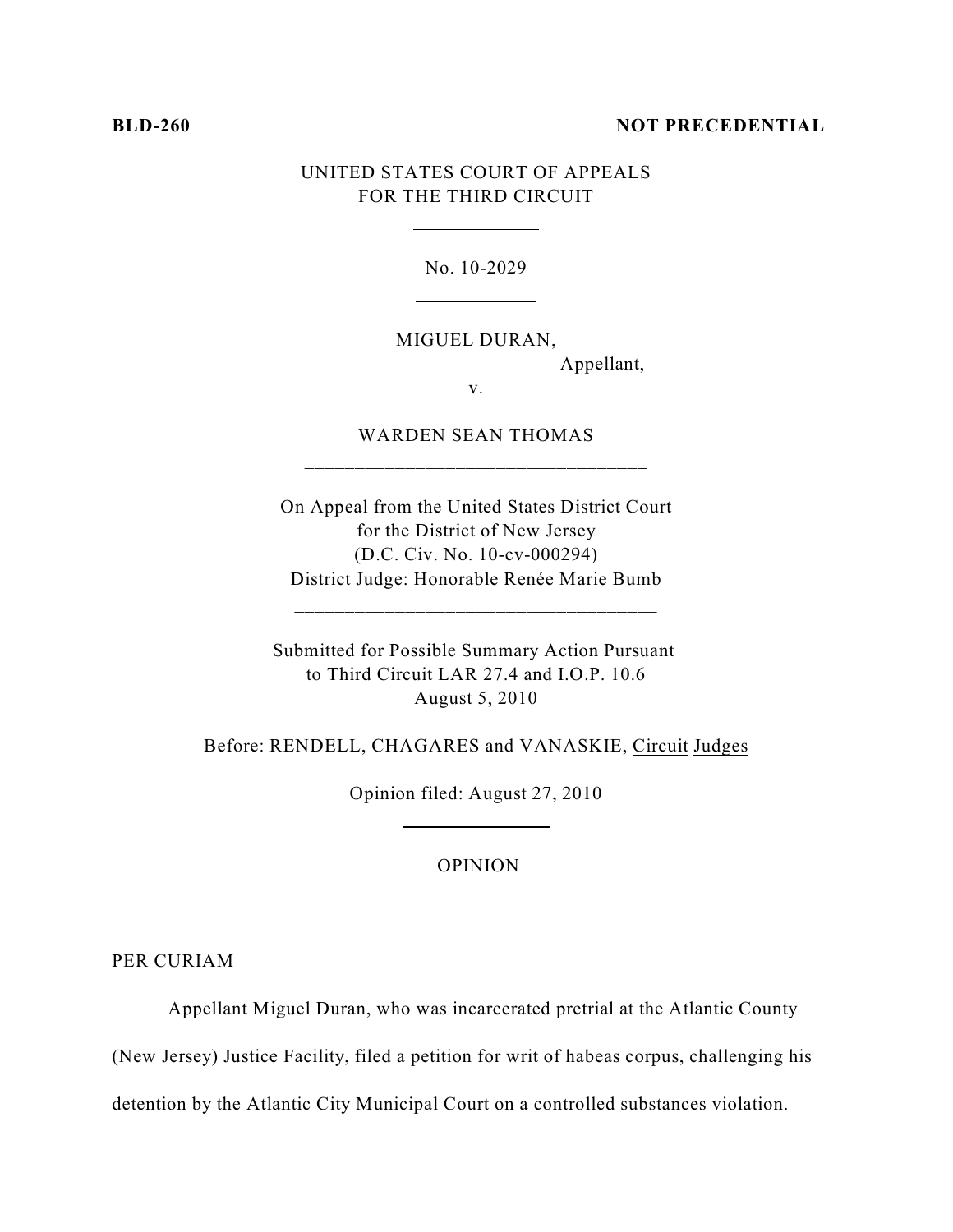Duran claimed in his petition that he was subjected to a warrantless arrest on December 26, 2009 pursuant to Complaint No. W2009-0090870/02, and detained for 14 days without a probable cause hearing in violation of his rights under the Fourth and Fourteenth Amendments. Duran sought dismissal of the charges and release from custody. He also claimed that the court imposed excessive bail in the amount of \$85,000 in violation of the Eighth Amendment. Duran later supported his habeas corpus petition with a memorandum of law, in which he observed that his detention without a hearing had increased to 38 days.

The District Court assumed jurisdiction over Duran's petition pursuant to 28 U.S.C. § 2241 and Moore v. DeYoung, 515 F.2d 437, 441-42 (3d Cir. 1975). In an order entered on March 17, 2010, the court summarily dismissed the petition for failure to exhaust state remedies and lack of extraordinary circumstances. See id. at 443 (section 2241 jurisdiction without exhaustion at the pretrial stage should only be exercised where extraordinary circumstances are present). On May 4, 2010, Duran filed a post-judgment letter/motion for leave to amend under Federal Rule of Civil Procedure 15.<sup>1</sup> Misunderstanding the District Court's original decision regarding jurisdiction, Duran

<sup>&</sup>lt;sup>1</sup> The motion was dated March 19, 2010 and the evidence of record indicates that it was mailed on that date. A pro se prisoner's motion for reconsideration may be deemed filed at the time it is delivered to prison authorities for mailing. Smith v. Evans, 853 F. 2d 155, 161 (3d Cir. 1988). See also Ahmed v. Dragovich, 297 F.3d 201, 207-08 (3d Cir. 2002) (liberality of Rule 15 "is no longer applicable once judgment has been entered. At that stage, it is Rules 59 and 60 that govern the opening of final judgments.").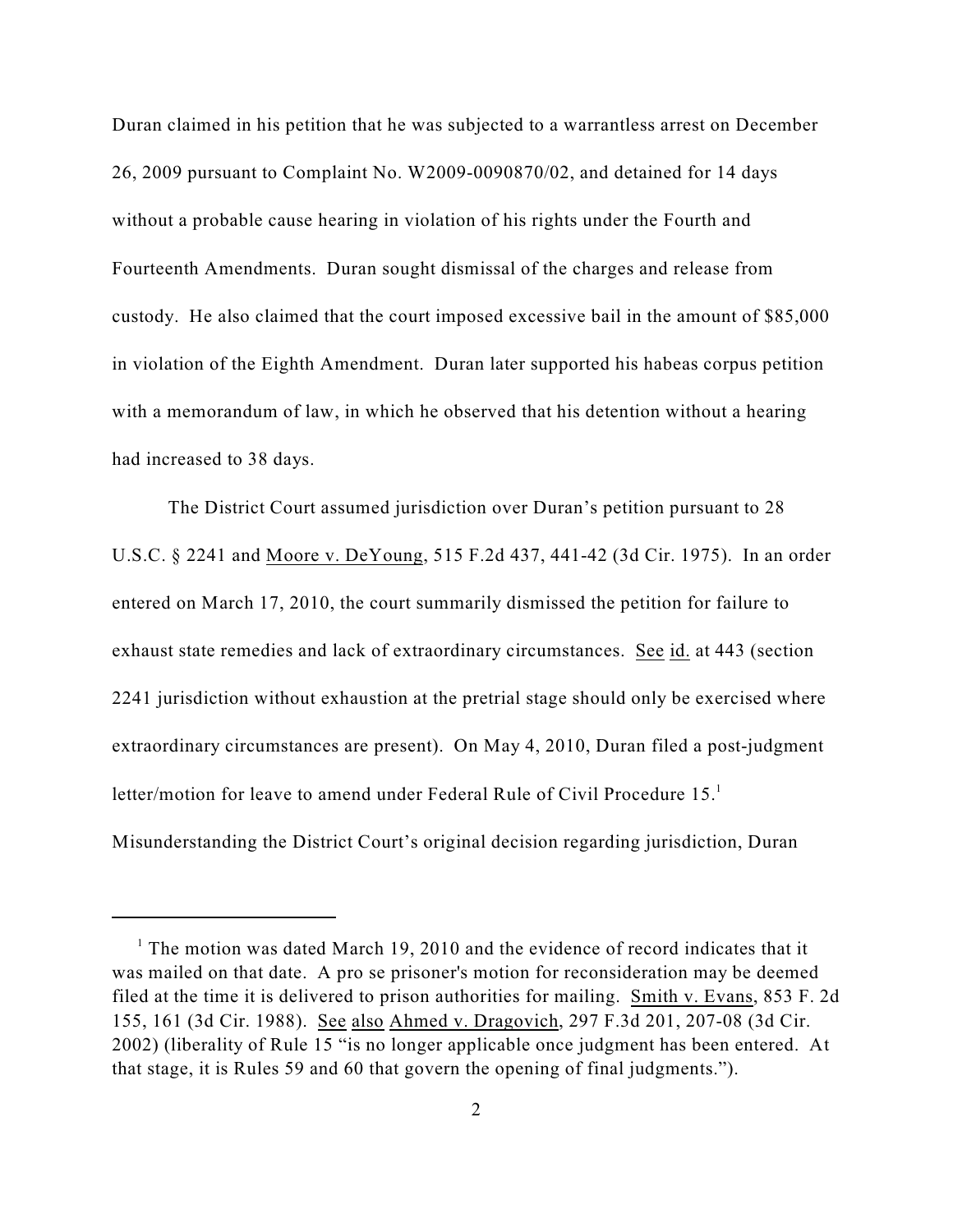sought to amend his petition in order to seek habeas corpus relief under section 2241 rather than 28 U.S.C. § 2254. On April 5, 2010, Duran filed a notice of appeal. In an order entered on July 12, 2010, the District Court denied the post-judgment motion. Repeating its original reasoning, the court concluded that jurisdiction was proper under 28 U.S.C. § 2241, but Duran had not exhausted his state remedies. Therefore, under Moore, 515 F.2d at 443, he would have to show extraordinary circumstances and he had not done so. Accordingly, there was no basis for the court to change its original decision, see Harsco Corp. v. Zlotnicki, 779 F.2d 906, 909 (3d Cir. 1985) (purpose of motion for reconsideration is to correct manifest errors of law or fact or to present newly discovered evidence).

On appeal, our Clerk advised Duran that his appeal was subject to summary affirmance under Third Cir. LAR 27.4 and I.O.P. 10.6. He was invited to submit argument in writing, and he has done so. We have reviewed that submission.

We have jurisdiction under 28 U.S.C.  $\S$  1291 and Fed. R. App. Pro. 4(a)(4)(B)(i) (if party files notice of appeal after court enters judgment but before it disposes of motion for reconsideration notice becomes effective when order disposing of such motion is entered). Under Third Circuit LAR 27.4 and I.O.P. 10.6, we may summarily dispose of an appeal when it clearly appears that no substantial question is presented by the appeal. Our review is plenary. United States v. Thompson, 70 F.3d 279, 280-81 (3d Cir. 1995).

We will summarily affirm the order of the District Court because no substantial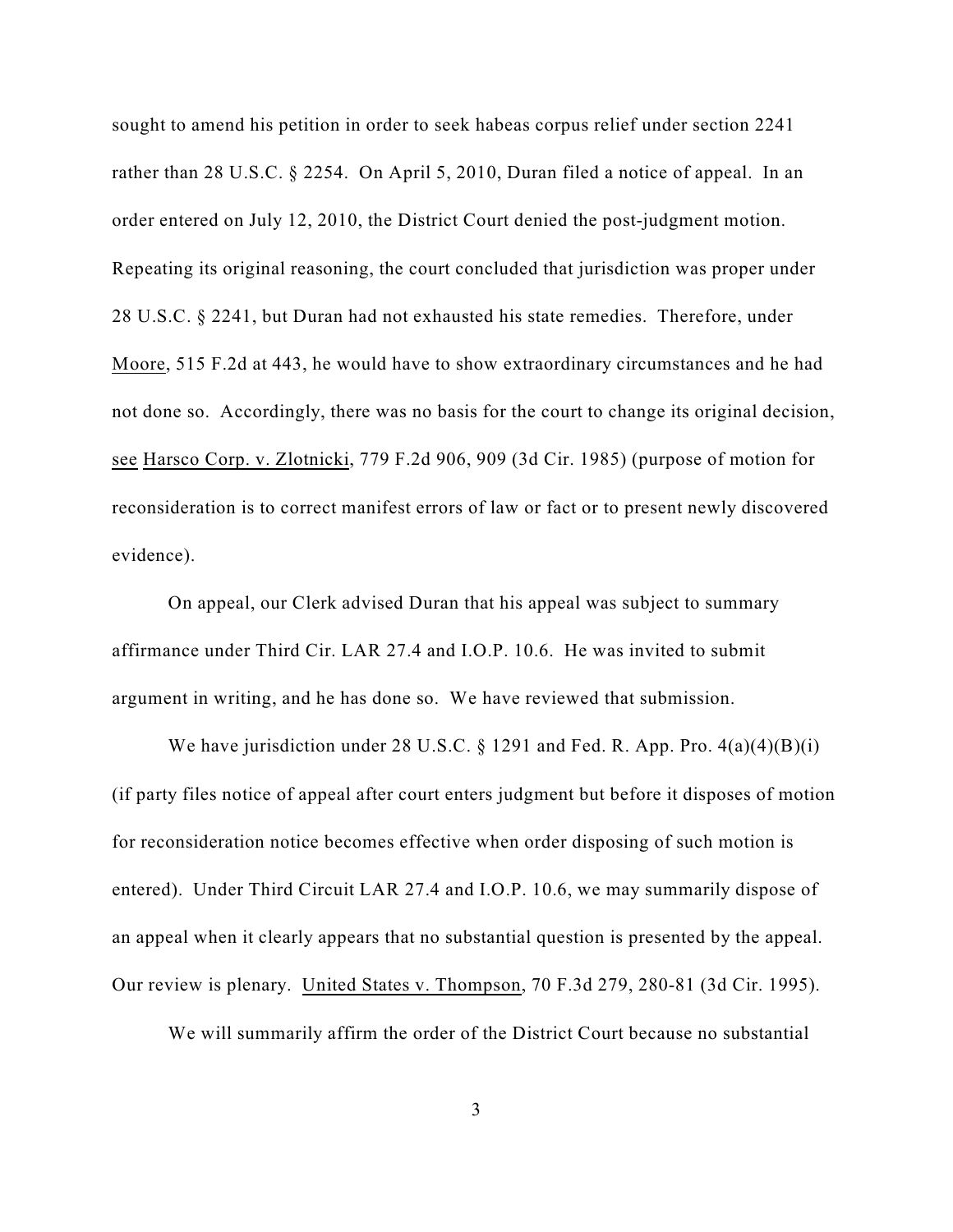question is presented by this appeal. As explained by the District Court in its original and subsequent opinions, section 2241 authorizes a federal court to issue a writ of habeas corpus to any pretrial detainee who "is in custody in violation of the Constitution or laws or treaties of the United States," Moore, 515 F.2d at 442 n.5 (quoting 28 U.S.C. § 2241). Nevertheless, that jurisdiction must be exercised sparingly in order to prevent in the ordinary circumstance "pre-trial habeas interference by federal courts in the normal functioning of state criminal processes." Id. at 445-46. Upon careful review of the record, we conclude that Duran's habeas corpus petition does not present any extraordinary circumstances and is an attempt "to litigate constitutional defenses prematurely in federal court," id. at 445.

Duran has not exhausted his state remedies and he alleged nothing in his petition to suggest that his warrantless arrest was unique. In Moore, we held that there was nothing in the nature of the speedy trial right to qualify it as a per se extraordinary circumstance that warranted dispensing with the exhaustion requirement. See id. at 446. Similarly, there is nothing in the nature of Duran's warrantless arrest for a controlled substances violation to qualify it for pre-trial, pre-exhaustion habeas corpus relief. See generally State v. Dolly, 605 A.2d 238, 242 (N.J. Super. Ct., App. Div. 1991) (discussing when search of defendant's person is valid as incident to arrest); State v. Sessions, 412 A.2d 1325, 1331 (N.J. Super. Ct., App. Div. 1980) (same).

For the foregoing reasons, we will summarily affirm the order of the District Court